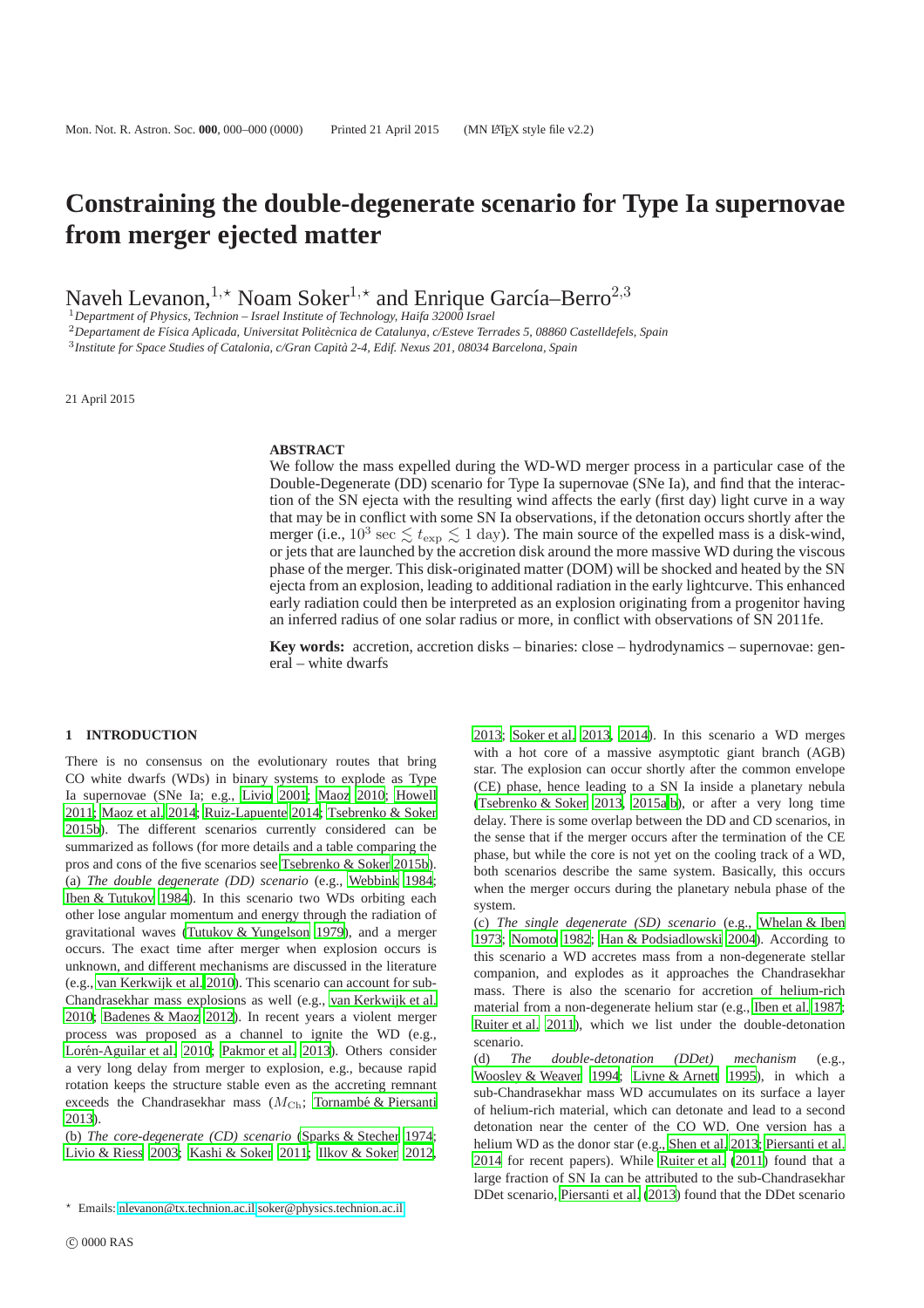can account for only a small fraction of all SN Ia. More recently [Ruiter et al.](#page-6-33) [\(2014](#page-6-33)) argued that the DDet scenario can account for a large fraction of SN Ia if most ( $> 70\%$ ) of the donors are He WDs. [Papish et al. \(2015\)](#page-6-34) found that the explosion in the case of a He WD donor leads to a non-spherical SN remnant (SNR), and in the case of a close helium WD, the latter will be ignited and will eject too much helium to be compatible with observations. [Papish et al. \(2015](#page-6-34)) also pointed out that the expected SNR has a dipole asymmetry that no well-resolved SNR Ia has. Another issue with this scenario is that because the exploding CO WD barely grows before it explodes [\(Shen & Bildsten 2009\)](#page-6-35), the DDet scenario predicts that most exploding WDs will have a mass of  $\langle 1.2 \text{ M}_{\odot}$ . This is at odds with recent findings that a large fraction of SN Ia masses are peaked around 1.4 M<sub> $\odot$ </sub> [\(Scalzo et al.](#page-6-36) [2014](#page-6-36)). [Seitenzahl et al. \(2013](#page-6-37)) also claim that at least 50% of all SN Ia come from near-Chandrasekhar mass WDs. It seems that the DDet scenario can lead to explosions similar to SN Ia, but not to common SN Ia.

(e) *The WD-WD collision scenario.* In this scenario two WDs collide directly, either because of interaction with a tertiary star (e.g., [Thompson 2011;](#page-6-38) [Katz & Dong 2012;](#page-6-39) [Kushnir et al.](#page-6-40) [2013](#page-6-40)), or by random encounters in dense stellar systems such as globular clusters (e.g., [Raskin et al. 2009;](#page-6-41) [Rosswog et al.](#page-6-42) [2009](#page-6-42); Aznar-Siguán et al. 2013). The collision sets an immediate explosion. Despite some attractive features of this scenario, it can account for at most few per cent of all SNe Ia [\(Hamers et al. 2013;](#page-6-44) [Prodan et al. 2013](#page-6-45); [Soker et al. 2014\)](#page-6-20).

Each of these scenarios has some problems, and in some cases these are severe [\(Soker et al. 2014\)](#page-6-20). Our view, based on the comparison tables of [Soker et al. \(2014](#page-6-20)) and [Tsebrenko & Soker](#page-6-5) [\(2015b\)](#page-6-5), is that the most promising are the DD and CD scenarios. With this view in mind, we aim in this paper to study the circumstellar matter (CSM) that is expected to be blown during the merger process in the DD scenario. To distinguish CSM that might have been expelled prior to the merger process from the material expelled from the accretion disk formed during the merger process, we term the latter disk-originated matter (DOM). In this paper we study the DD scenario, postponing the CD scenario to a future paper.

The paper is organized as follows. In section [2](#page-1-0) we list some previous studies of the DD scenario where a CSM or an extended envelope are formed. In section [3](#page-2-0) we concentrate on the formation of the DOM, and in section [4](#page-3-0) we study the implications of an explosion inside the DOM and compare the different cases with observations. Discussion and short summary are in section [5.](#page-5-0)

## <span id="page-1-0"></span>**2 PREVIOUS STUDIES OF PRE-EXPLOSION CSM**

Numerous studies (e.g. [Yoon et al. 2007](#page-6-46); Lorén-Aguilar et al. [2009](#page-6-47); [Dan et al. 2011;](#page-6-48) [Pakmor et al. 2012b;](#page-6-49) [Raskin et al. 2012;](#page-6-50) [Zhu et al. 2013\)](#page-6-51) have used smoothed particle hydrodynamics (SPH) simulations to evolve a binary WD system from first contact until the complete destruction of the donor. This is referred to as the dynamical phase of the merger. Some of these simulations are summarized in Table [1.](#page-2-1) While different initial conditions are used in these simulations, most results are common to all them. After a time  $t_{\text{dyn}} \sim 100$  s that corresponds to several orbital periods, the donor is completely disrupted. The merged product consists of the more massive primary WD, which remains almost intact, with the material of the donor residing in a hot corona surrounding it and in a nearly Keplerian disk extending out to  $\sim 0.1 \text{ R}$ <sub>⊙</sub>. In addition, a tidal tail with a mass of  $\sim 10^{-3}$  M<sub>⊙</sub> is unbound from the system (e.g. [Raskin & Kasen 2013\)](#page-6-52). A different possibility is the violent merger scenario of [Pakmor et al. \(2012b](#page-6-49)). They found that in some dynamical mergers hot spots are formed, which experience a thermonuclear runaway. The resulting explosion is highly asymmetrical [Pakmor et al. \(2012b\)](#page-6-49). However, such asymmetrical explosions are in contradiction with some resolved SNR in the Galaxy and the Magellanic clouds [\(Lopez et al. 2011;](#page-6-53) see more in section [5\)](#page-5-0). [Moll et al. \(2014\)](#page-6-54) found that the variations in light-curves and spectra with viewing angle of explosions triggered by a violent merger are larger than observed variations.

An important property of systems following a dynamical merger is a clear hierarchy of timescales. The dynamical timescale of the merger  $t_{\text{dyn}} \sim \Omega^{-1}$  is of the order of seconds. Next in order of magnitude is the viscous timescale of the accretion disk, which characterizes the transport of disk mass inwards and angular momentum outwards. Modelling of this "viscous phase" in the merger is usually done using the Shakura-Sunyaev  $\alpha$ -prescription [\(Shakura & Sunyaev 1973](#page-6-55)), giving a timescale of  $t_{\text{visc}} \sim \alpha^{-1} (R_{\text{disk}}/H) t_{\text{dyn}}$  with  $R_{\text{disk}}$ , H and  $t_{\text{dyn}}$  the disk radius, scale height and dynamical timescale, respectively (e.g. [van Kerkwijk et al. 2010](#page-6-9)). Taking a suitable value of  $\alpha = 0.01$  – 0.1 gives a viscous timescale of  $t_{\text{visc}} \sim 10^3 - 10^4$  s. Largest in the timescale hierarchy is the thermal timescale of the merger product, which can vary depending on the possible existence of stable carbon burning but is always of the order of years or above. This timescale hierarchy  $t_{\text{dyn}} \ll t_{\text{visc}} \ll t_{\text{th}}$  justifies the breakdown of studies into the different merger phases, taking different assumptions for each. We focus on the implications of an explosion occurring during or after the viscous phase. Our results do not apply to models where the delay between the merger and the explosion is very long, up to millions of years, as expected if rotation keeps the remnant stable even when it exceeds  $M_{\rm Ch}$ (e.g.,Tornambé & Piersanti 2013).

[Schwab et al. \(2012](#page-6-56)) and [Zhu et al. \(2013](#page-6-51)) investigated the evolution of the merger product following the dynamical phase. Of the various systems studied by [Schwab et al. \(2012](#page-6-56)), none developed a thermonuclear runaway. [Zhu et al. \(2013](#page-6-51)) evolved the remnant of a 0.8 M $\odot$  + 0.4 M $\odot$  fiducial system, and found that a mass of 0.25 M<sub> $\odot$ </sub> was expelled – a value much higher than for similar systems in [Schwab et al. \(2012](#page-6-56)). If the assumptions of [Zhu et al.](#page-6-51) [\(2013](#page-6-51)) are accepted, the removed mass is the matter that is not accreted due to angular momentum conservation. This matter is marginally unbound, and can correspond to the giant structure of [Schwab et al. \(2012](#page-6-56)), which is not unbound but is significantly extended around the degenerate merger.

Severe constraints have already been placed on the DD scenario as a frequent channel for typical SNIa explosions by the above mentioned studies, as well as by other studies. The companion papers of [Moll et al. \(2014](#page-6-54)) and [Raskin et al. \(2013](#page-6-57)) stress the large variations in viewing angle for an explosion during or directly after the dynamical merger, respectively. [Raskin et al. \(2013](#page-6-57)) also show that an explosion inside the accretion disk leads to excessive  ${}^{56}$ Ni production and peculiar observables for merger products with a total mass exceeding the Chandrasekhar mass, while [Schwab et al.](#page-6-56) [\(2012](#page-6-56)) show that less massive merger products fail to explode. The failure to detonate could mean that the remnant eventually collapses to a neutron star [\(Saio & Nomoto 1985\)](#page-6-58). However, since other studies do support the possibility of the DD scenario leading to standard SNIa explosions (e.g., [van Kerkwijk et al. 2010](#page-6-9); [Zhu et al. 2013\)](#page-6-51), it seems plausible to further address the implications of matter launched by winds or jets during the viscous phase, on an explosion at a somewhat later time, when the disk matter has been accreted or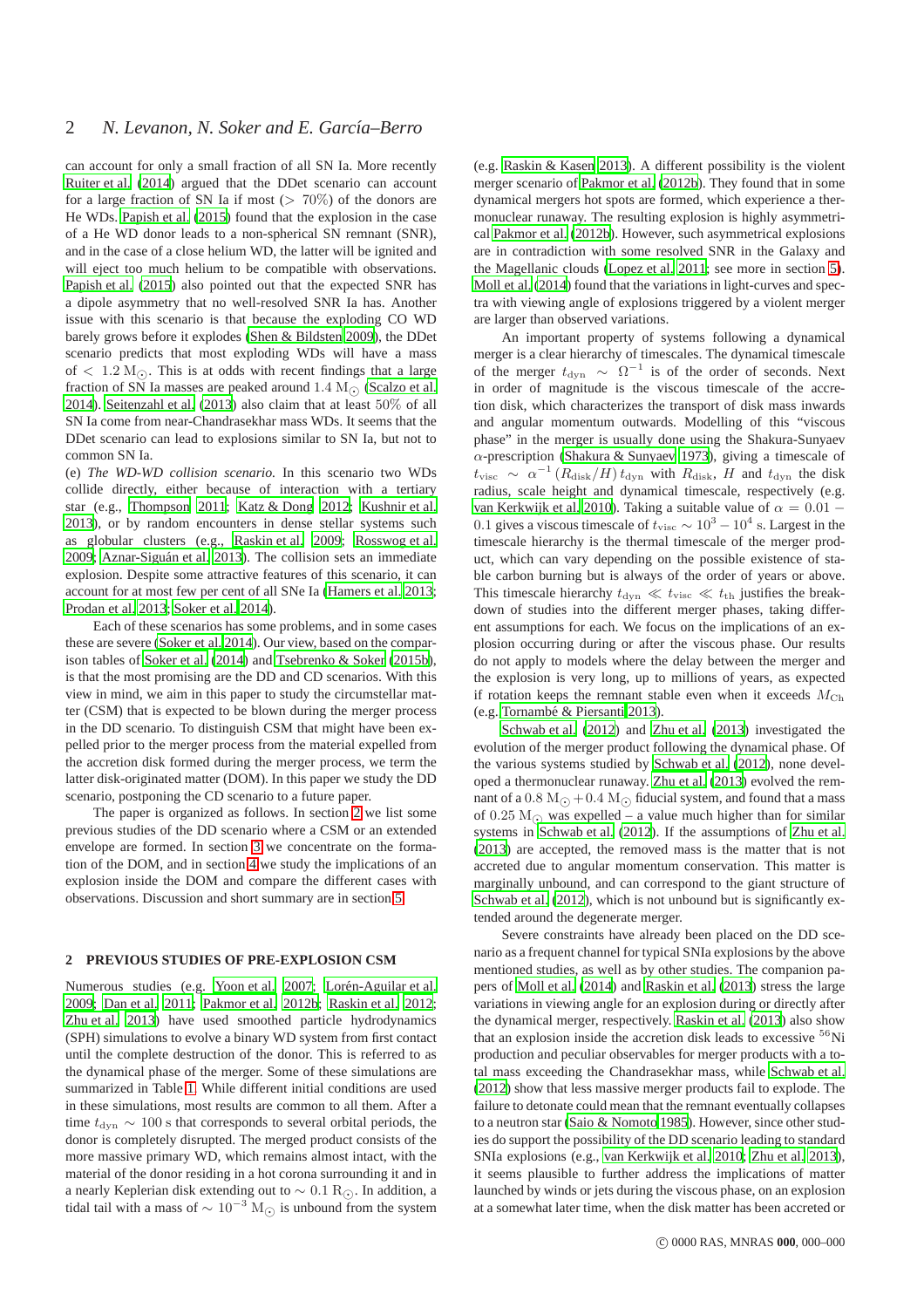<span id="page-2-1"></span>**Table 1.** Comparison of outcomes of the DD scenario.

| Papers                                 | Shen et al. (2012);<br>Schwab et al. (2012) | van Kerkwijk et al. (2010);<br>Zhu et al. (2013)                                                                                                  | Ji et al. (2013);<br>Zhu et al. (2013)                                                                                  | Pakmor et al. (2012b)                                                                       | This paper                                                                                      |
|----------------------------------------|---------------------------------------------|---------------------------------------------------------------------------------------------------------------------------------------------------|-------------------------------------------------------------------------------------------------------------------------|---------------------------------------------------------------------------------------------|-------------------------------------------------------------------------------------------------|
| Fiducial system $(Mo)$                 | $0.9 + 0.6$                                 | $0.8 + 0.4$ or<br>$0.6 + 0.6$                                                                                                                     | $0.6 + 0.6$                                                                                                             | $1.2 + 0.9$                                                                                 | None                                                                                            |
| Assumptions                            | Axisymmetry;<br>$\alpha$ -viscosity         | Spherical; wind car-<br>ries all AM with $E =$<br>$\overline{0}$                                                                                  | Axisymmetry;<br>MRI viscosity                                                                                           | Off-center<br>hotspots<br>detonate<br>during<br>merger                                      | AM carried by jets<br>or disk-wind with a<br>terminal velocity of<br>$v_{\rm esc}(R_{\rm rem})$ |
| $t_{\rm acc}$ (s)                      | $3 \times 10^4$                             | N/A                                                                                                                                               | $2\times10^4$                                                                                                           | N/A                                                                                         | $\sim 10^4$                                                                                     |
| Remnant star $[1]$                     |                                             |                                                                                                                                                   |                                                                                                                         |                                                                                             |                                                                                                 |
| $M_{\text{rem}}\left(M_{\odot}\right)$ | 1.04                                        | $0.96$ or<br>0.91                                                                                                                                 | 1.12                                                                                                                    | $\overline{2}$                                                                              | $\sim 1-1.5$                                                                                    |
| $R_{\text{rem}}\left(R_{\odot}\right)$ | 0.007                                       | $0.01$ or<br>0.02                                                                                                                                 | 0.03                                                                                                                    | 0.03                                                                                        | $\lesssim 0.02$                                                                                 |
| Explosion                              | No explosion. Steady<br>carbon burning.     | Explosion in similar-<br>mass systems, no ex-<br>plosion in nonsimilar-<br>mass systems                                                           | Unclear                                                                                                                 | Explosion during dy-<br>namical merger                                                      | is<br>Explosion<br>as-<br>sumed<br>check<br>to<br>consequences                                  |
| Expanded envelope <sup>[2]</sup>       |                                             |                                                                                                                                                   |                                                                                                                         |                                                                                             |                                                                                                 |
| $M_{\rm env}$ (Mo)                     | 0.46                                        | N/A                                                                                                                                               | 0.06                                                                                                                    | N/A                                                                                         | N/A                                                                                             |
| $R_{\rm env}(\rm R_{\odot})$           | 1.4                                         | N/A                                                                                                                                               | 0.14                                                                                                                    | N/A                                                                                         | N/A                                                                                             |
| Disk-Wind $(DOM)^{[3]}$                |                                             |                                                                                                                                                   |                                                                                                                         |                                                                                             |                                                                                                 |
| $M_{\rm DOM}$ (Mo)                     | $6 \times 10^{-6}$                          | 0.25;<br>0.29                                                                                                                                     | $10^{-3}$                                                                                                               | $5 \times 10^{-3}$                                                                          | 0.04                                                                                            |
| $v_{\text{DOM}}$ (km s <sup>-1</sup> ) | N/A                                         | $\sim 2000$ $^{[4]}$                                                                                                                              | $\sim 3000$                                                                                                             | $\sim 2000$                                                                                 | $\sim$ 5000 $^{[5]}$                                                                            |
| Comments                               |                                             | Optically thick DOM<br>at $\sim$ 1 - 10 R <sub><math>\odot</math></sub><br>contradicts SN 2011fe<br>2012;<br>(Bloom et al.)<br>Piro & Nakar 2014) | were proposed<br>Jets<br><b>SNR</b><br>Kepler<br>for<br>(Tsebrenko & Soker)<br><b>DOM</b><br>$2013$ ;<br>is<br>expected | Highly asymmetrical<br>explosion contradicts<br>resolved Type Ia SNR<br>(Lopez et al. 2011) | Such<br>outflow<br>an<br>contradicts SN 2011fe<br>(see Section 4)                               |

Notes:

AM = angular momentum.

 $v_{\text{esc}}$  is the escape velocity from the remnant during the accretion phase  $v_{\text{esc}} = \sqrt{2GM_{\text{rem}}/R_{\text{rem}}}.$ 

<sup>1</sup>The primary with the accreted mass from the disk (not the SNR).

<sup>2</sup>At the time of explosion  $t = 610$  s in [Pakmor et al. \(2012b\)](#page-6-49) a dense gas from the destroyed WD extends up to distances of ~ 0.015 − 0.03 R<sub>⊙</sub>, and more rarefied gas (seen at  $t = 612$  s in their figure 1) extends up to ~ 0.03 − 0.045 R<sub>⊙</sub>. We therefore mark the typical radius of the remnant in their simulation as  $0.03 R_{\odot}$ .

<sup>3</sup>Material blown by the accretion disk, termed here DOM for disk-originated matter. In all systems an additional  $\sim 10^{-3}$  M<sub>○</sub> is unbounded during the dynamical merger phase in the tidal tail.

<sup>4</sup>Material is ejected with zero total energy.  $v_{\text{DOM}} = v_{\text{esc}} (R_{\text{DOM}})$ .

<sup>5</sup>Material is ejected with a terminal velocity of  $v_{\rm DOM} = v_{\rm esc}$  ( $R_{\rm rem}$ ).

expelled. Since it is focused on this later time period, our study can be viewed as complementary to studies of the observational properties of an explosion during or directly after the dynamical merger [\(Moll et al. 2014](#page-6-54); [Raskin et al. 2013\)](#page-6-57).

In the studies mentioned above, a common feature is the existence of substantial disk-originated matter (DOM) in the vicinity of the exploding object. The collision of exploded ejecta with the DOM will influence the inferred size of the exploding object, making it  $\gtrsim 1 \text{ R}$ <sub>⊙</sub>. For the fiducial model of [Schwab et al. \(2012\)](#page-6-56), the DOM is opaque up to  $> 1 \text{ R}$  (e.g. last panel of their Fig. 5). For the models of [Zhu et al. \(2013](#page-6-51)) the same holds, as will be shown in the next section. This is a problematic result for regular

SN Ia, whose size is an order of magnitude smaller, e.g. SN 2011fe [\(Nugent et al. 2011;](#page-6-63) [Bloom et al. 2012;](#page-6-61) [Piro & Nakar 2014\)](#page-6-62). We now turn to study the observational signatures of this DOM.

#### <span id="page-2-0"></span>**3 REMOVAL OF DISK MATERIAL**

We consider here a model with the assumption, based on stellar winds and velocities of jets from accretion disks, that the terminal velocity of the wind equals the escape velocity from the vicinity of the more massive WD

$$
v_{\rm DOM} \simeq v_{\rm terminal} \simeq v_{\rm esc} (R_{\rm rem}) \simeq 5000 \text{ km s}^{-1}, \qquad (1)
$$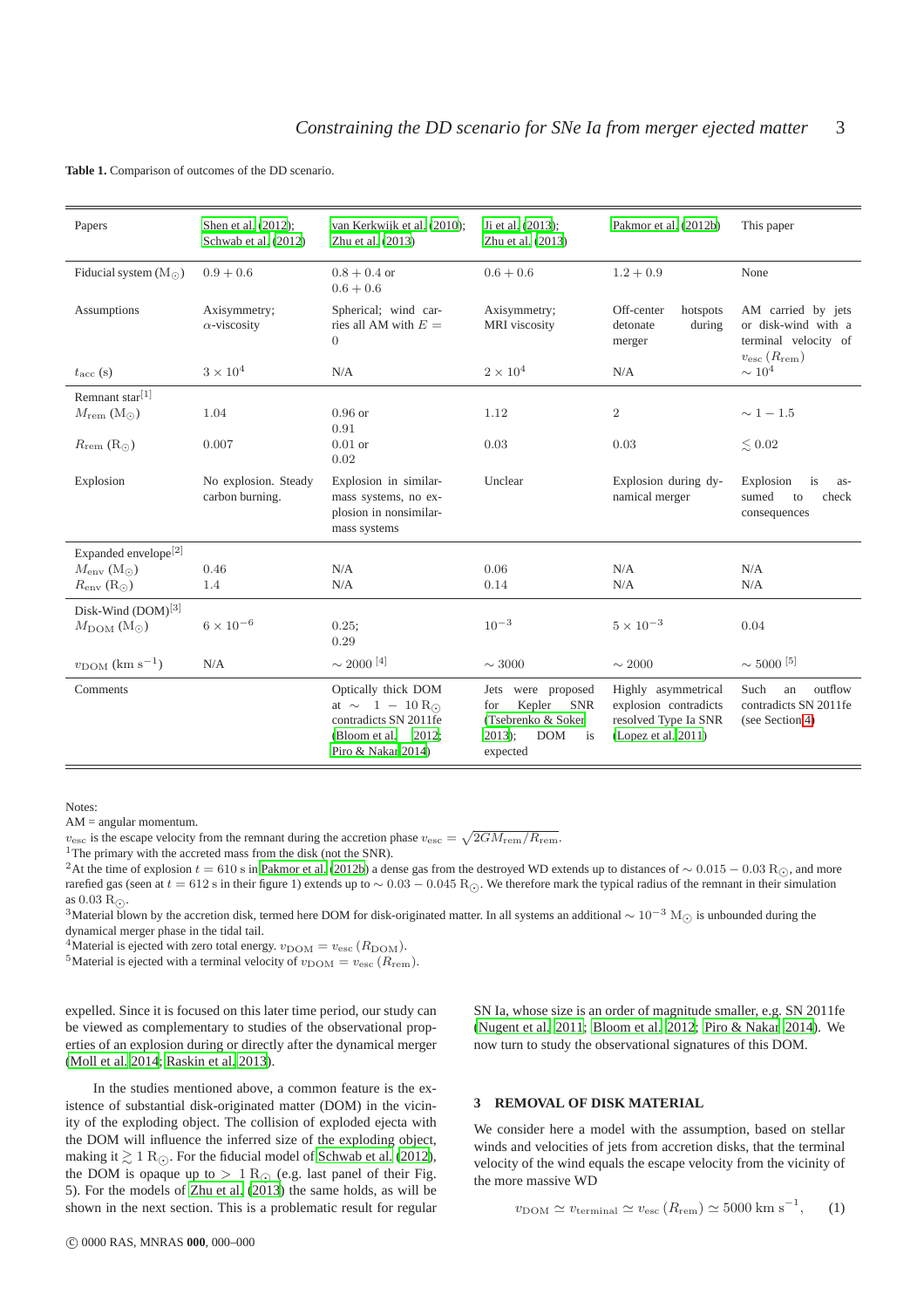where  $R_{\text{rem}}$  is the radius of the remnant during the accretion phase. We assume spherical symmetry as well, despite the expectation for a bipolar structure due to jets and/or disk winds. The radius of the DOM is

$$
R_{\text{DOM}} \simeq v_{\text{DOM}} t = 72 \left( \frac{v_{\text{DOM}}}{5000 \text{ km s}^{-1}} \right) \left( \frac{t}{10^4 \text{ s}} \right) \text{ R}_{\odot}.
$$
 (2)

Mass is expelled at a range of velocities, so it will be useful to define the average DOM density

$$
\bar{\rho}_{\text{DOM}} \simeq 1.5 \times 10^{-7} \left( \frac{M_{\text{DOM}}}{0.04 \text{ M}_{\odot}} \right) \times \left( \frac{v_{\text{DOM}}}{5000 \text{ km s}^{-1}} \right)^{-3} \left( \frac{t}{10^4 \text{ s}} \right)^{-3} \text{ g cm}^{-3}, \quad (3)
$$

where  $M_{\text{DOM}}$  is the expelled mass. The value taken for this mass is based on the typical ratio of mass outflow rate in jets to accretion rate in systems observed to launch jets,  $\sim 5-10\%$ , and on a typical WD companion mass of  $0.4 - 0.8$  M<sub> $\odot$ </sub>. Taking free electron scattering opacity ( $\kappa_T = 0.2$  cm<sup>2</sup> g<sup>-1</sup>) as a lower bound, the optical depth is

$$
\tau \gtrsim \kappa_{\text{T}} \bar{\rho}_{\text{DOMTDOM}} = 1.5 \times 10^5 \left( \frac{M_{\text{DOM}}}{0.04 \text{ M}_{\odot}} \right) \times \left( \frac{v_{\text{DOM}}}{5000 \text{ km s}^{-1}} \right)^{-2} \left( \frac{t}{10^4 \text{ s}} \right)^{-2} \left( \frac{\kappa}{\kappa_{\text{T}}} \right). \tag{4}
$$

This shows that the wind-blown DOM is opaque throughout the viscous phase. If an explosion takes place inside this wind, it will be observed as an explosion of an object of size  $\gtrsim 1 \text{ R}_\odot$ , in contradiction with SN 2011fe whose progenitor radius is limited to  $R \leq 0.1$  R<sub> $\odot$ </sub> [\(Bloom et al. 2012;](#page-6-61) [Piro & Nakar 2014\)](#page-6-62). This will be elaborated upon in the next section. Note that the wind-blown DOM is opaque even if a much smaller mass ( $\sim 10^{-3}$  M<sub>⊙</sub>) is blown, such as through tidal tail formation [\(Raskin & Kasen 2013](#page-6-52)) or magnetized outflow [\(Ji et al. 2013;](#page-6-60) [Beloborodov 2013](#page-6-64)), though for these examples the mass loss is far from spherical.

[Zhu et al. \(2013\)](#page-6-51) use different assumptions on the expelled material during the viscous phase. The DOM is assumed to leave with zero total energy and so has an outflow velocity of  $v_{\text{esc}} =$ with zero total energy and so has an outflow velocity of  $v_{\text{esc}} = \sqrt{2GM_{\text{rem}}/R_{\text{DOM}}}$ , where  $M_{\text{rem}}$  is the remnant mass. The mass of the DOM is also larger,  $\sim 0.2$  M<sub>⊙</sub>. This leads to a more compact DOM, of radius

$$
R_{\text{DOM}} \simeq \left(\frac{3}{2}\sqrt{2GM_{\text{rem}}} \cdot t + R_0^{\frac{3}{2}}\right)^{\frac{2}{3}}\n\sim 5.6 \left(\frac{M_{\text{rem}}}{1 \text{ M}_{\odot}}\right)^{\frac{1}{3}} \left(\frac{t}{2 \times 10^4 \text{ s}}\right)^{\frac{2}{3}} \text{ R}_{\odot},\n\tag{5}
$$

so the density of the DOM is higher and it is likewise opaque throughout the viscous phase.

### <span id="page-3-0"></span>**4 EXPLOSION INSIDE DISK-ORIGINATED MATTER (DOM)**

If the merger remnant would explode during the viscous phase of the accretion disk as in the scenario proposed by [van Kerkwijk et al. \(2010](#page-6-9)), the high-velocity exploded material (ejecta) will shock the DOM and generate an observable signal. We discuss here two effects of the shocked DOM on observations. (1) The extra thermal energy in the shocked DOM will lead to a larger inferred progenitor radius. (2) The passage of the shock wave through the DOM will generate a transient signal.

#### <span id="page-3-2"></span>**4.1 Inferred Progenitor Radius**

The fresh SN ejecta is radiation-dominated, and adiabatic expansion reduces thermal energy as  $1/r$ . By  $1 \text{ R}$  the thermal energy is reduced to ∼ 0.02 times its initial value for an initial WD radius of  $R_{\text{WD}} = 0.02 \text{ R}$ . In our model the DOM, with a mass of  $M_{\text{DOM}} \sim 0.04 \text{ M}_{\odot}$ , is shocked at  $R_{\text{DOM}} \sim 10 - 100 \text{ R}_{\odot}$ . The relative velocity between the DOM, with  $v_{\text{DOM}} \lesssim 5000 \text{ km s}^{-1}$ , and the ejecta, with  $v_{\text{ej}} \sim 15,000 \text{ km s}^{-1}$ , implies that the amount of kinetic energy that is transferred to thermal energy during the collision is  $E_{\text{shock}} \simeq 5 \times 10^{50} (M_{\text{DOM}}/M_{\odot})$  erg. This can be much larger than the thermal energy of the ejecta just before it hits the DOM,  $\simeq 5 \times 10^{50} (R_{\text{prog}}/R_{\text{DOM}})$  erg, where  $R_{\text{prog}}$  is the progenitor's radius. We took the initial thermal energy of the exploding WD to be half the explosion energy (the rest is kinetic energy).

When the thermal energy content of the gas is used to infer the initial radius at later times, by using the radiation before  $56$ Ni decay becomes dominant (e.g., [Nugent et al. 2011\)](#page-6-63), the observations will be interpreted as if the progenitor radius was

<span id="page-3-1"></span>
$$
R_{\text{prog,i}} \gtrsim R_{\text{DOM}} \frac{M_{\text{DOM}}}{M_{\text{WD}}} = 0.3 \left( \frac{R_{\text{DOM}}}{10 \text{ R}_{\odot}} \right) \left( \frac{M_{\text{DOM}}}{0.04 \text{ M}_{\odot}} \right) \left( \frac{M_{\text{WD}}}{1.4 \text{ M}_{\odot}} \right)^{-1} \text{ R}_{\odot}.
$$
\n(6)

Such a large radius is ruled out for SN 2011fe (e.g. [Nugent et al.](#page-6-63) [2011](#page-6-63); [Bloom et al. 2012;](#page-6-61) [Piro & Nakar 2014](#page-6-62)). The constraints on SN 2011fe of  $R_{\rm WD} \lesssim 0.1 \rm \,R_{\odot}$  limits the DOM mass at  $R_{\rm DOM} \sim$  $100 \text{ R}$  to  $\leq 10^{-3} \text{ M}$ . Note that using the more massive and compact DOM derived from the [Zhu et al.](#page-6-51) [\(2013\)](#page-6-51) fiducial model gives an inferred progenitor radius,  $R_{\text{prog},i} \simeq 0.7 \, \text{R}_{\odot}$ , which also exceeds the constraint on SN 2011fe.

The derivation of equation [\(6\)](#page-3-1) assumes that the thermal energy due to the ejecta-DOM collision is distributed in the entire ejecta, as the thermal energy in the explosion itself. However, the thermal energy of the collision is distributed in the DOM and the outer part of the ejecta. The radiation that diffuses out comes from these outer parts. This implies that thermal energy that is radiated at early hours is much larger than if the thermal energy would have been distributed in the entire ejecta. Consequently, the value given in equation [\(6\)](#page-3-1) is a lower bound on the inferred progenitor radius at early hours.

#### <span id="page-3-3"></span>**4.2 Transient UV Signal**

The front of the SN ejecta moves at a velocity of  $\sim$  $20,000 \text{ km s}^{-1}$ . A typical value for the velocity of the ejecta shocking the DOM is found by taking an exponential density profile for the ejecta [\(Dwarkadas & Chevalier 1998\)](#page-6-65) and searching for the velocity above which the total mass of the ejecta is about  $M_{\text{DOM}} \sim 0.04 \text{ M}_{\odot}$ . This gives  $v_{\text{ej}} \simeq 15,000 \text{ km s}^{-1}$ . The shock passes through the DOM in a dynamical time

$$
t_{\rm dyn} \simeq 5 \times 10^3 \left( \frac{v_{\rm ej} - v_{\rm DOM}}{2v_{\rm DOM}} \right)^{-1} \left( \frac{\Delta t_{\rm exp}}{10^4 \text{ s}} \right) \text{ s}, \qquad (7)
$$

where  $\Delta t_{\rm exp}$  is the time between the beginning of DOM formation in the viscous phase and the explosion.

After ejecta-DOM collision, expansion continues, and most of the thermal energy is lost to adiabatic expansion of the DOM and ejecta, now a combined medium. Mostly photons which can diffuse on a time shorter than about  $t_{\text{dyn}}$  will escape. More photons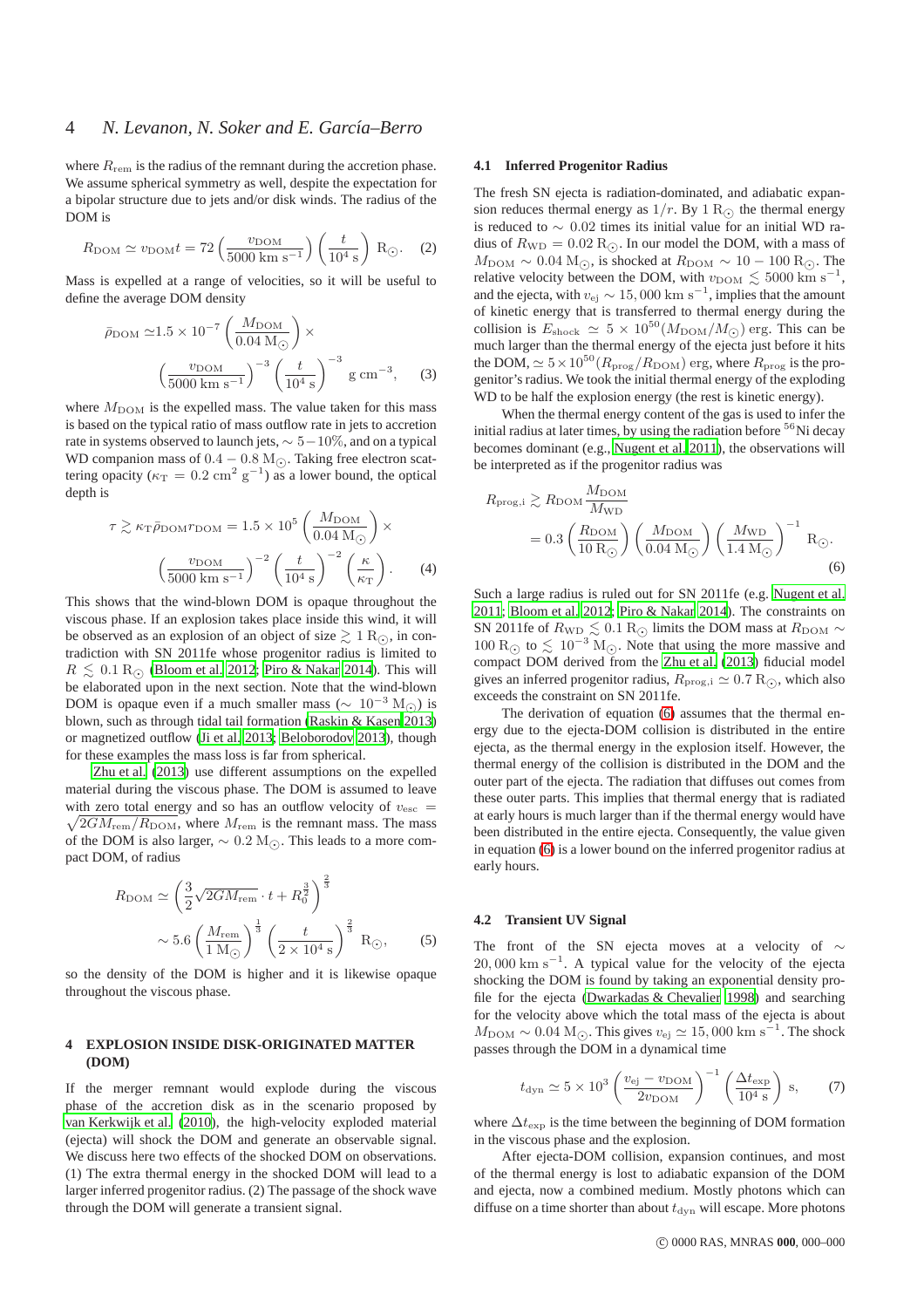<span id="page-4-2"></span>

| $\Delta t_{\rm exp}$                                                                                                                                     | Model and Outcome                                                                                                                                                                                                 | <b>Observations</b>                                                                                    |
|----------------------------------------------------------------------------------------------------------------------------------------------------------|-------------------------------------------------------------------------------------------------------------------------------------------------------------------------------------------------------------------|--------------------------------------------------------------------------------------------------------|
| $\langle t_{\rm visc}$<br>$\sim t_{\rm visc} \leq 1$ day<br>$\sim 1-20 \text{ days}$<br>$\sim 20 \text{ days} - 10 \text{ yr}$<br>$\gg 10 \,\mathrm{yr}$ | Asymmetrical explosion<br>Inferred $R_{\rm exp} > 0.1$ R <sub><math>\odot</math></sub><br>Extra radiation, possible peak before maximum<br>Late peak<br>No effect, but this requires an explosion delay mechanism | Symmetric SNRs<br>SN 2011fe with $R_{\rm exp} \leq 0.1$ R <sub>O</sub><br>Not observed<br>Not observed |

**Table 2.** Observational effects of the DD scenario with different explosion times.

Notes:  $t_{\rm visc} \sim 10^3 - 10^4$  s is the viscous time.  $t_{\text{max}} \simeq 20 \text{ days}$  is the time to maximum light.

will diffuse later, and lead to the inferred large progenitor radius as discussed in section [4.1.](#page-3-2) The diffusion time is given by

$$
t_{\rm dif} = \tau \frac{l_{\rm dif}}{3c} = \frac{l_{\rm dif}^2 \kappa \rho_{\rm s}}{3c} \tag{8}
$$

(e.g. [Kasen 2010\)](#page-6-66), where  $\rho_s$  is the shocked DOM density and  $l_{\text{dif}}$ is the layer through which photons diffuse. For a radiation pressure dominated gas,  $\rho_s = 7 \rho_{\text{DOM}}$ . Equating  $t_{\text{dif}} = t_{\text{dyn}}$  and using  $\rho_{\text{DOM}} \approx \bar{\rho}_{\text{DOM}}$  gives a diffusion distance of

$$
l_{\text{dif}} \sim 1.2 \left(\frac{M_{\text{DOM}}}{0.04 \text{ M}_{\odot}}\right)^{-\frac{1}{2}} \left(\frac{\Delta t_{\text{exp}}}{10^4 \text{ s}}\right)^2 \left(\frac{v_{\text{ej}}}{15000 \text{ km s}^{-1}}\right)^{\frac{3}{2}} \times \left(\frac{v_{\text{ej}} - v_{\text{DOM}}}{2v_{\text{DOM}}}\right)^{-2} \left(\frac{\kappa}{\kappa_{\text{T}}}\right)^{-\frac{1}{2}} \text{R}_{\odot}.
$$
\n(9)

The diffusion distance cannot be larger than the length of the shocked DOM, which is approximately  $l_{\rm DOM,shoked}$  $0.1R<sub>DOM</sub>$ . The last equation and the following ones assume that indeed  $l_{\text{dif}} \leq l_{\text{DOM,shoked}}$ , which is valid therefore for  $\Delta t_{\text{exp}} \leq$  $10^5$  s. For a larger  $\Delta t_{\rm exp}$ , instead of equation [\(9\)](#page-4-0) we have  $l_{\rm diff} \simeq$  $l_{\text{DOM,shocked}}$ . The energy density in the diffusion volume is  $\epsilon_{\text{s}} =$  $3p_s$ . Since the density of the unshocked DOM is much less than that of the ejecta, the pressure of the shocked gas is roughly the ram pressure,

$$
p_{\rm s} \approx \frac{6}{7} \rho_{\rm DOM} \left(v_{\rm ej} - v_{\rm DOM}\right)^2. \tag{10}
$$

The diffusion volume is a shell of thickness  $l_{\text{dif}}$  at a radius of  $r_{\text{DOM}}$ . The radiation energy diffusing outwards from this volume is

$$
E \approx 0.5 \cdot 0.5 \cdot 3p_s \cdot 4\pi R_{\text{DOM}}^2 \text{diff}
$$
  

$$
\approx 1.7 \times 10^{48} \left(\frac{M_{\text{DOM}}}{0.04 \text{ M}_{\odot}}\right)^{\frac{1}{2}} \left(\frac{\Delta t_{\text{exp}}}{10^4 \text{ s}}\right) \left(\frac{v_{\text{ej}}}{15000 \text{ km s}^{-1}}\right)^{\frac{1}{2}} \times
$$
  

$$
\left(\frac{v_{\text{DOM}}}{5000 \text{ km s}^{-1}}\right) \left(\frac{v_{\text{ej}} - v_{\text{DOM}}}{10000 \text{ km s}^{-1}}\right) \left(\frac{\kappa}{\kappa_{\text{T}}}\right)^{-\frac{1}{2}} \text{erg}, (11)
$$

where a factor of 0.5 was taken to account for half of the photons diffusing inwards, and another factor of 0.5 was taken to account for roughly half of the energy being diffused, with the remainder going to adiabatic expansion. The average luminosity during  $t_{\text{dyn}}$  is

<span id="page-4-1"></span>
$$
L \approx \frac{E}{t_{\rm dyn}} \simeq 3 \times 10^{44} \left(\frac{M_{\rm DOM}}{0.04 \, \rm M_{\odot}}\right)^{\frac{1}{2}} \left(\frac{v_{\rm ej}}{15000 \, \rm km \, s^{-1}}\right)^{\frac{1}{2}} \times \left(\frac{v_{\rm ej} - v_{\rm DOM}}{10000 \, \rm km \, s^{-1}}\right)^2 \left(\frac{\kappa}{\kappa_{\rm T}}\right)^{-\frac{1}{2}} \, \rm erg \, s^{-1},\tag{12}
$$

which is independent of the delay time between DOM formation and explosion, under the simplifying assumptions taken here, as long as  $\Delta t_{\rm exp}$  < 10<sup>5</sup> s. This gives a luminosity of L ∼  $10^{44}$  erg s<sup>-1</sup> from the collision of SN ejecta with the material expelled during the viscous phase. We note that since the value  $v_{\text{ej}}$  = 15000 km s<sup>-1</sup> was chosen as a minimal velocity for the outer part of the ejecta which shocks the DOM, the luminosity obtained by using a more detailed ejecta profile might be larger. The effective temperature is

<span id="page-4-0"></span>
$$
T_{\text{eff}} \approx 3 \times 10^5 \left(\frac{M_{\text{DOM}}}{0.04 \text{ M}_{\odot}}\right)^{\frac{1}{8}} \left(\frac{\Delta t_{\text{exp}}}{10^4 \text{ s}}\right)^{-\frac{1}{2}} \times \left(\frac{v_{\text{ej}}}{15000 \text{ km s}^{-1}}\right)^{-\frac{3}{8}} \left(\frac{v_{\text{DOM}}}{5000 \text{ km s}^{-1}}\right)^{\frac{1}{2}} \left(\frac{\kappa}{\kappa_{\text{T}}}\right)^{-\frac{1}{8}} \text{ K}, \quad (13)
$$

which is a UV transient lasting for a few hours, well before the supernova's peak luminosity at about 20 days. Only  $\sim 10^{-5}$  of the radiation is in the visible range, amounting to only  $L_V \sim 2 \times$  $10^{40}$  erg s<sup>-1</sup>.

Using high cadence observations, [Siverd et al. \(2014](#page-6-67)) put an upper limit on any short-term luminosity variations of SN 2014J of  $L < 8.7 \times 10^{36}$  erg s<sup>-1</sup> in the *R*-band. Using this in equation [\(12\)](#page-4-1) we can set a limit of  $M_{\text{DOM}} \lesssim 4 \times 10^{-6} \text{ M}_{\odot}$  for a velocity difference of only  $v_{\text{ej}} - v_{\text{DOM}} = 1000 \text{ km s}^{-1}$ . This tight limit on DOM mass rules out an accretion event if the explosion occurred more than few minutes after merger. [Goobar et al. \(2014](#page-6-68)) show that a model with a large progenitor radius  $\gtrsim 1 \text{ R}_{\odot}$  nevertheless fits these observations, when fixing the early lightcurve time dependence according to the fireball model ( $L \propto t^2$ ). A progenitor of  $\sim 0.02 \text{ R}$  is also possible when relaxing this constraint, however, and the validity of the  $t^2$  time dependence as a general property of early SN Ia lightcurves is an open question (e.g., [Piro & Nakar](#page-6-69) [2013](#page-6-69); [Firth et al. 2014](#page-6-70)). If indeed the progenitor is large, our results indicate that the explosion must take place within few hundreds seconds to comply with the luminosity limit of [Siverd et al.](#page-6-67) [\(2014](#page-6-67)).

The derivation above assumed our wind-blown DOM model as summarized in column E of Table [1.](#page-2-1) If instead we use the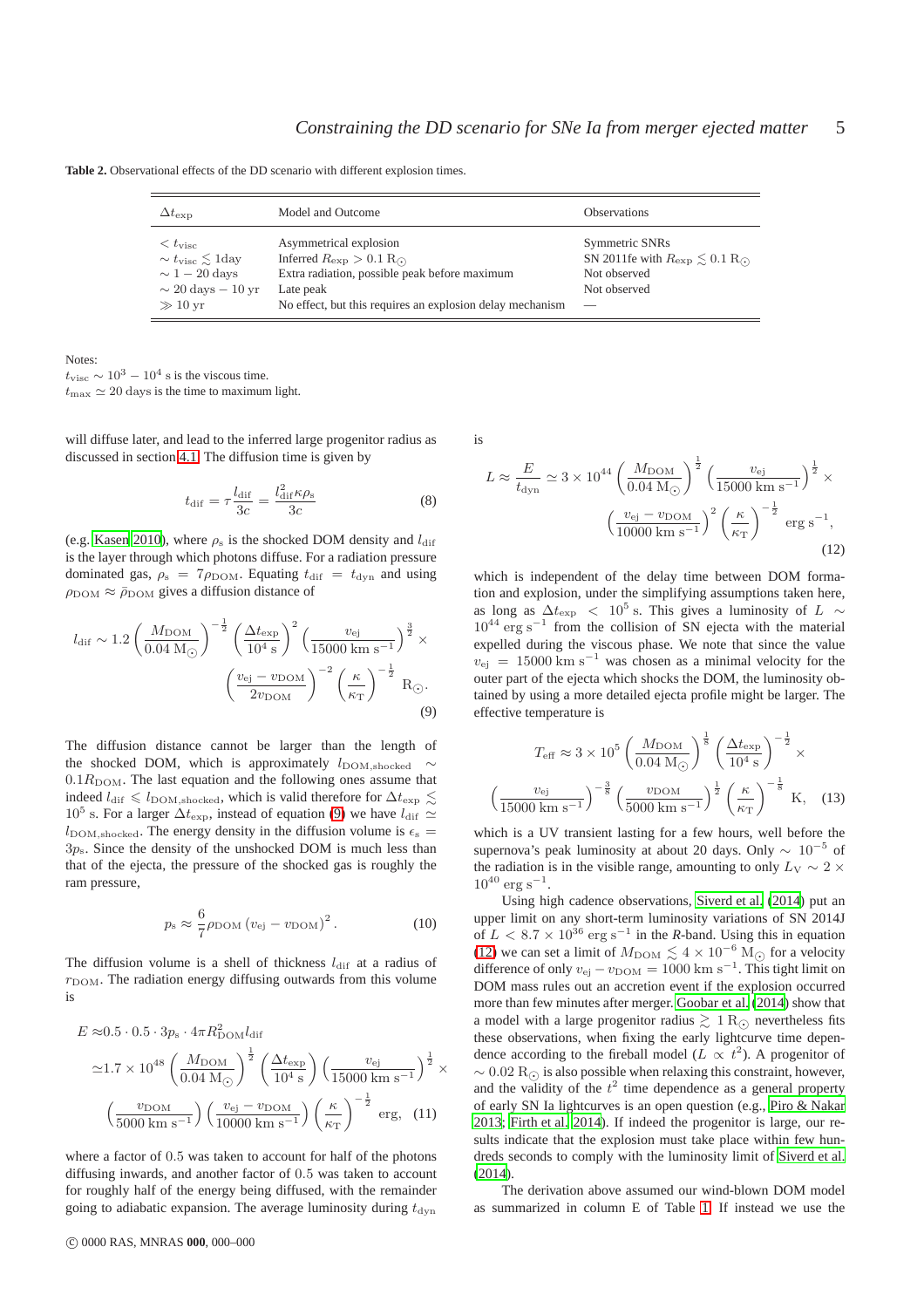DOM scenario of [Zhu et al. \(2013\)](#page-6-51) described in section [2](#page-1-0) (column B of Table [1\)](#page-2-1), we find that the smaller radius of this DOM leads to a shorter dynamical time,  $\sim$  400 s. The higher density also means a smaller part of the shocked DOM contributes to the diffused energy, so that the total diffused energy is smaller,  $E \simeq 10^{48}$  erg. The luminosity, however, is larger than our DOM model,  $L \simeq 2.5 \times 10^{45}$  erg s<sup>-1</sup>, because of the shorter dynamical time. Since the radius of the shocked DOM is smaller the effective temperature is higher and the diffusion of the shock energy is seen as an X-ray transient lasting for several minutes rather than a longer UV transient as described above.

### <span id="page-5-0"></span>**5 DISCUSSION AND SUMMARY**

We have studied some implications of mass ejection during the merger process in the double-degenerate (DD) scenario for SNe Ia, for cases where explosion occurs shortly, but not promptly, after merger, i.e., in the time range  $10^3$  s  $\leq t_{\rm exp} \leq 1$  day after merger. As the two WDs merge, the lighter one is destroyed and forms an accretion disk around the more massive WD. Angular momentum and energy must be removed from the merger remnant during the accretion process of the merger. The accretion disk exists for hours (its viscous time), and is expected to blow a wind and/or launch jets that carry away energy and angular momentum. In some models, the gas of the destroyed WD is instead inflated to a large envelope around the massive WD. Some possibilities for the evolution of the merger during the viscous phase are listed in Table [1.](#page-2-1) Column E is our proposed outflow structure. The matter that is expelled by the disk is termed disk-originated matter (DOM).

In section [3](#page-2-0) we assumed that the DOM is expelled spherically. This of course is not the case, but is adequate for our approximate derivation. The typical size and density in the DOM under two sets of assumptions, summarized in columns B and E of table [1,](#page-2-1) are given in section [3.](#page-2-0)

As the merger remnant explodes, the ejecta from the explosion shock the DOM, and kinetic energy is transferred to thermal energy. In section [4](#page-3-0) we studied two consequences of this interaction if explosion occurs within about a day from merger. In section [4.1](#page-3-2) we concluded that such an interaction will lead to an inferred progenitor radius of  $\gtrsim 0.1 \text{ R}$ . This is in contradiction with the smaller progenitor radius inferred for SN 2011fe [\(Nugent et al.](#page-6-63) [2011](#page-6-63); [Bloom et al. 2012;](#page-6-61) [Piro & Nakar 2014](#page-6-62)). In section [4.2](#page-3-3) we study the transient signal emerging from this interaction, and find it to be a UV transient lasting up to a few hours. We then used the derived luminosity to argue that SN 2014J could not have exploded in the DD scenario if the explosion occurred during the viscous phase. The time of explosion in a DD model for SN 2014J can be further constrained, up to tens of years after merger (see below).

If the explosion occurs before the complete destruction of the lighter WD, our calculations are not applicable. In that case the explosion will be highly non-spherical [\(Pakmor et al. 2012b;](#page-6-49) [Moll et al. 2014;](#page-6-54) [Raskin et al. 2013\)](#page-6-57), which contradicts the morphology of some close (Galactic and in the Magellanic Clouds) young SN remnants. We can list several SNR that show no dipole asymmetry (images from the Chandra SNR catalogue  $<sup>1</sup>$  $<sup>1</sup>$  $<sup>1</sup>$ ;</sup> [Seward et al. 2004\)](#page-6-71). SNRs that have (almost) spherical morphology include the Tycho SNR and SNR 0509-67.5. The simulations of [Papish et al. \(2015\)](#page-6-34) suggest that the presence of any companion

will lead to large dipole asymmetry, not observed in these SNRs. The SNRs G1.9+0.3 and Kepler have two opposite 'Ears', but don't show a prominent dipole morphology. These also seem not to result from explosions taking place before the complete destruction of the companion WD. One SNR that does show a dipole asymmetry is SN 1006. However, [Papish et al. \(2015](#page-6-34)) find this dipole structure to be different from the one expected due to the effect of the He WD companion on the ejecta in the DDet scenario. Further simulations are needed to follow the SNRs that result from explosions taking place before complete donor destruction in the DD scenario. Some SNRs are old and have no well-defined shapes, while in some other SNRs the dipole asymmetry might result from an interaction with the ISM; we do not refer to them here.

The implications at different times of explosion since merger are summarized in Table [2.](#page-4-2) This study focused on an explosion during the viscous timescale of the accretion disk around the massive WD,  $t_{\text{visc}} \approx 10^3 - 10^5$  s. Our study is complementary to those of [Moll et al. \(2014](#page-6-54)) and [Raskin et al.](#page-6-57) [\(2013\)](#page-6-57) who explored the consequences of an explosion during or immediately after the dynamical merger. Put together, the regime they explored and the regime we do in the present study leave a small window for the DD scenario to be compatible with observations of typical SN Ia, unless a much larger time delay until an eventual explosion is considered. If the time delay to explosion is crudely  $1 - 20$  days, we expect a strong optical extra peak before the maximum luminosity, when the ejecta catch up to the DOM. If the delay is greater, up to tens of years, a late peak might occur. Delays of over tens of years might not have a prominent observational signature from collision with the DOM, but require a delay mechanism, such as rotation (e.g., Tornambé & Piersanti 2013). Such a long delay will allow a merger remnant of near-Chandrasekhar mass to develop. An exploding near-Chandrasekhar mass WD is compatible with recent findings that a large fraction of SN Ia masses are peaked around 1.4  $M_{\odot}$  [\(Scalzo et al. 2014](#page-6-36)), as required also for manganese nucleosynthesis [\(Seitenzahl et al. 2013](#page-6-37)).

To summarize, our results put a stringent constraint on the time of explosion of any DD scenario where a violent merger does not occur. For systems where the conditions for explosion are not reached during the dynamical merger, the subsequent creation of an extended structure of DOM via jets or a disk-wind is unavoidable on account of angular momentum conservation. If the explosion is to occur at this stage, the additional radiation from cooling of the gas heated in the ejecta-DOM shock will be observable, and inflate the value of the inferred progenitor radius to  $\gtrsim 1 \text{ R}_\odot$ . These considerations suggest that possible explosion times after the dynamical merger are at least one day after merger, when the temperature of the accreted gas has dropped beneath the requirements for carbon-ignition. Non-violent DD models which propose an explosion of the merger remnant should therefore contain a suitable delay mechanism.

#### **ACKNOWLEDGEMENTS**

We thank our anonymous referee for valuable comments. This research was supported by the Asher Fund for Space Research at the Technion, and the US-Israel Binational Science Foundation. This work was also partially supported by MCINN grant AYA2011– 23102, and by the European Union FEDER funds.

<span id="page-5-1"></span><sup>1</sup> <http://hea-www.cfa.harvard.edu/ChandraSNR/>